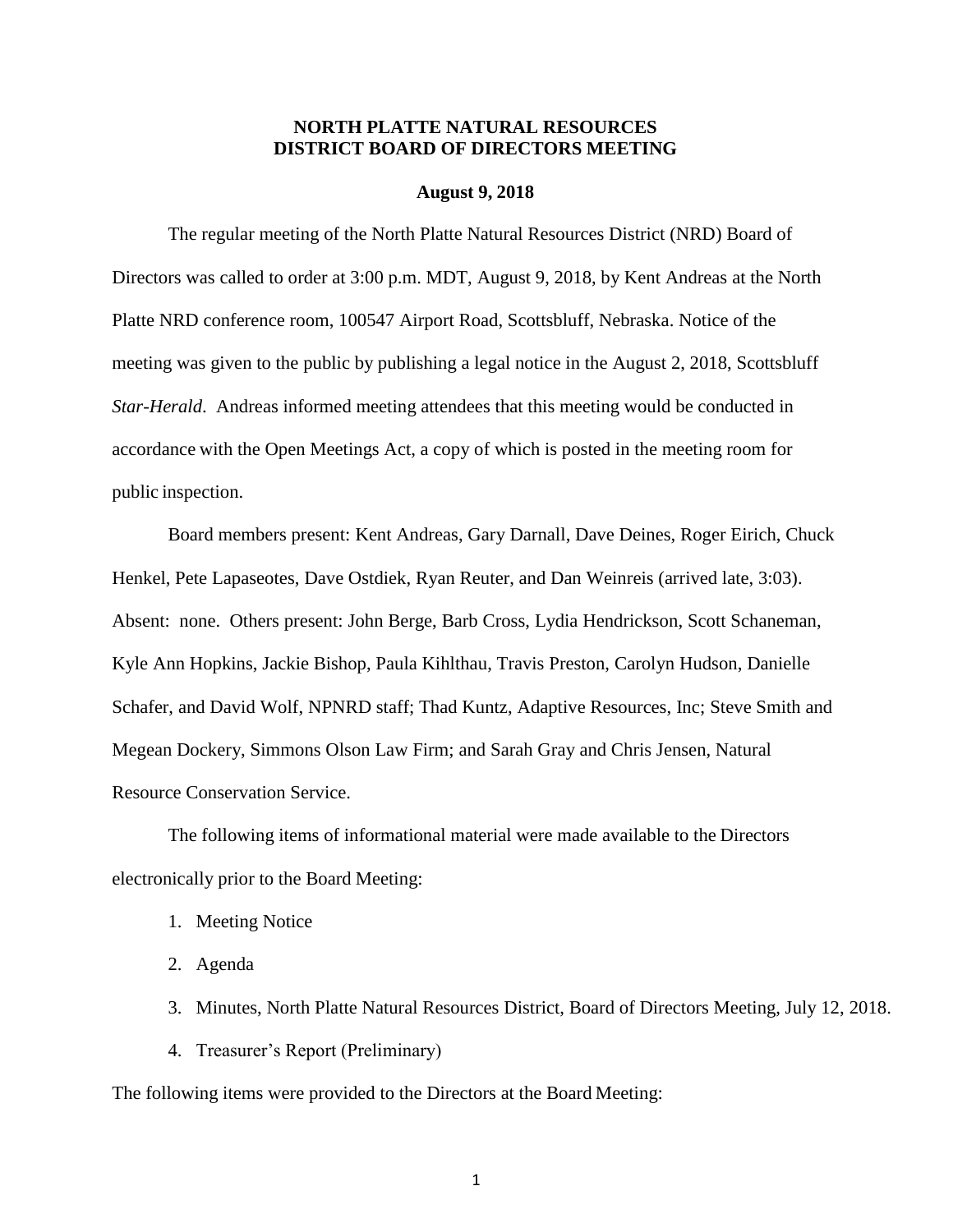## 1. Agenda

- 2. Treasurer's Report
- 3. Manager's Report
- 4. First Annual Water Expo Information
- 5. Minutes, North Platte Natural Resources District, Budget & Personnel Committee, August 2, 2018
- 6. Preliminary Argument Outline for Application for Water Appropriation
- 7. State of Nebraska Department of Natural Resources Notice of Interbasin Transfer Application A-19594.
- 8. References from Platte Republican Diversion, Holdrege NE, for the Application for an Interbasin Transfer Permit.
- 9. North Platte Natural Resources District, Policy Statement: Flow Meters
- 10. League Association of Risk Management 2018-19 Renewal Resolution.
- 11. North Platte Natural Resources District, Proposed Budget Committee Worksheet, July 1, 2018-June 30, 2019.

## **3. Approval of Minutes of Previous Meeting**

The Board reviewed the minutes of the July 12, 2018, regular Board meeting. Moved by

Henkel, seconded by Eirich, to approve the minutes of the July 12, 2018 regular Board meeting.

#### Motion passed.

Ayes: Andreas, Darnall, Deines, Eirich, Henkel, Lapaseotes, Ostdiek, Reuter,

Nay: None

Abstain: None

Absent: Weinreis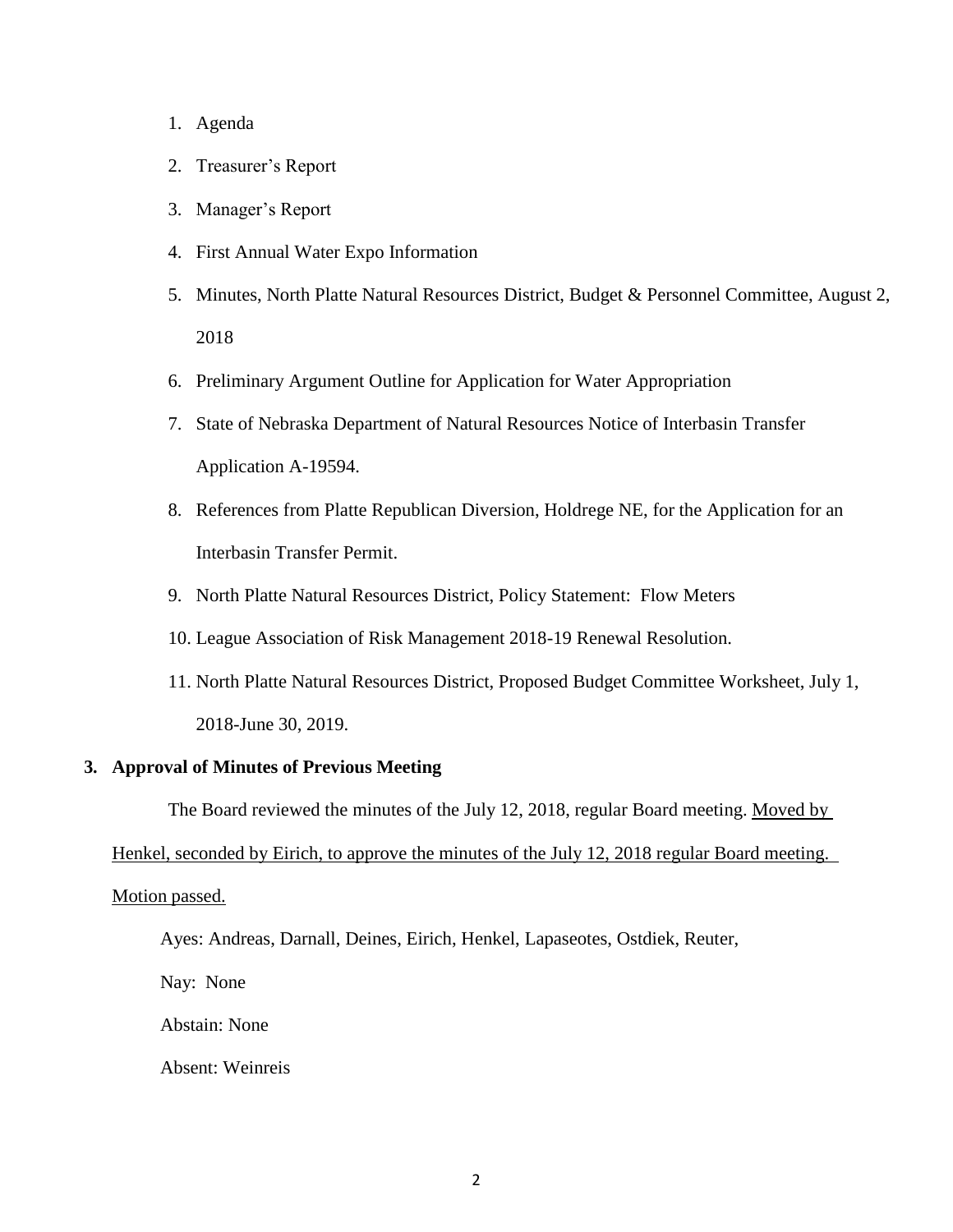#### **4. Treasurer's Report and Accounts Payable**

Dave Ostdiek reviewed the Treasurer's report with the Board. Moved by Darnall

seconded by Eirich, to accept the Treasurer's report and pay the bills as listed. Motion passed. Ayes: Andreas, Darnall, Deines, Eirich, Henkel, Lapaseotes, Ostdiek, Reuter, Weinreis Nay: None Abstain: None

Absent: None

#### **5. Comments from the Public**

Dave Fisher offer some suggests for the District's Integrated Management Plan and what he thought should be the process for determining the allocation amount for the District.

#### **6. Manager's Report**

John Berge report an internal staff committee of Barb Cross, Danielle Schaffer, Jackie Bishop, Kyle Ann Hopkins, Scott Schaneman and Berge have met for 15 hours on the major rules rewrite that they are hoping to get to the Water Resources and District Operations Committees at the end of August or the first week of September. After being reviewed by staff, the draft rules will go to the District's legal counsel for his review. On July 19, Berge signed contract #1070 with the Department of Natural Resources that will reimburse 60% of the EPIC payments the District made in Fiscal Year 2018. This will be a reimbursement of nearly \$172,000.

Planning continues for the 1st Annual North Platte NRD Water Expo, which will be held on September 8<sup>th</sup>. The NRD has commitments for attendance from at least four board members. If Directors plan to attend, please let Cross or Berge know. As Berge is the Chairman of the NARD Manager's Committee for 2018-2019, the NRD will be hosting the NARD Manager's

3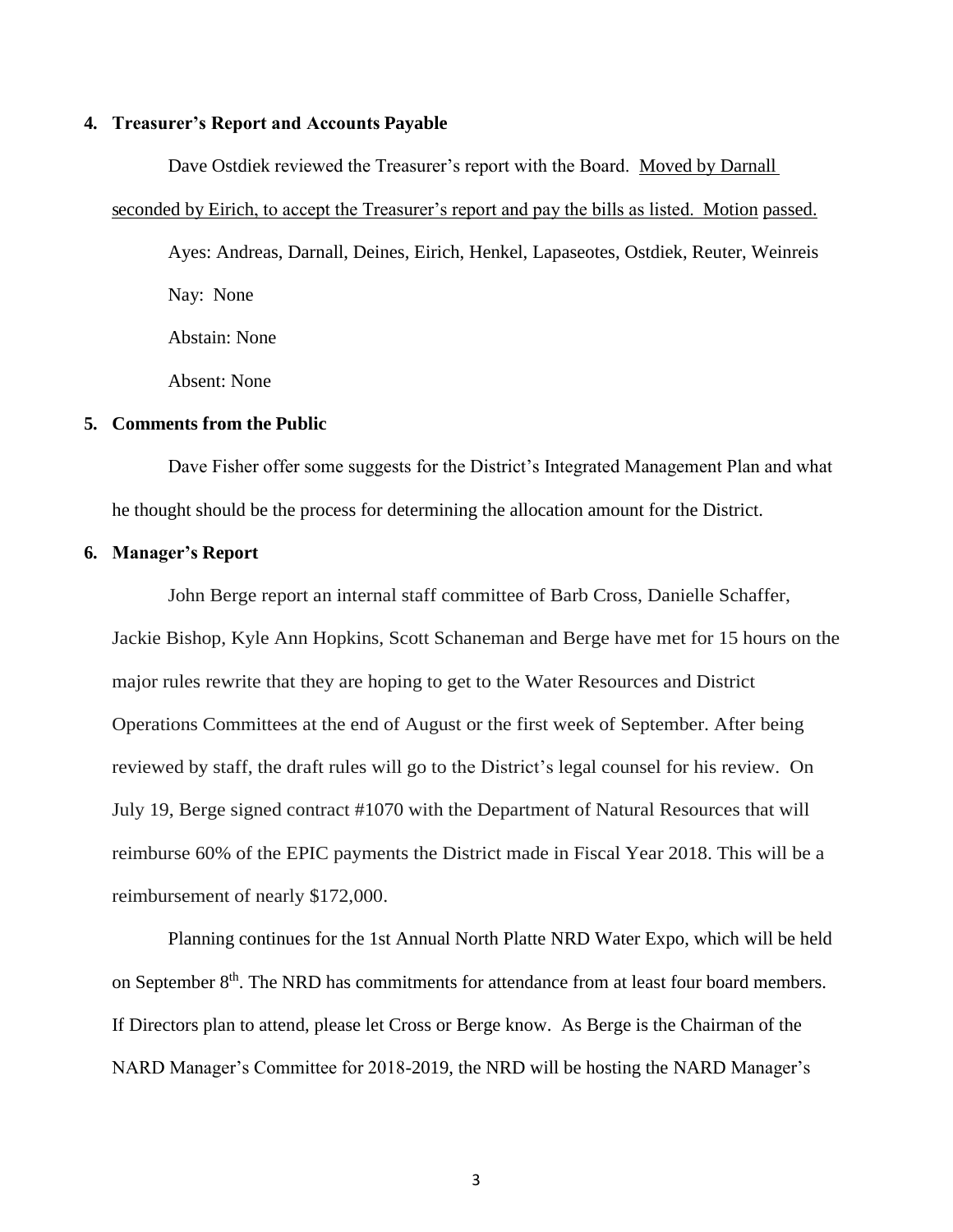Retreat August  $27<sup>th</sup> - 29<sup>th</sup>$ . The next meeting of the NPNRD IMP Stakeholders will be held on August 16<sup>th</sup> from 2-5 p.m. Roger Eirich and Chuck Henkel are the District's representatives on that panel. Several staff and Board Member Dave Ostdiek will be attending the Fall Conference. If you are planning or wanting to attend, please let Berge know, so they can be registered. Staff will need that information by the end of the day August 10.

The rest of the managers report was submitted in the Board packet.

#### **7. Report from Budget and Personnel Committee**

Dave Ostdiek reported the committee recommended to the full board to approve the one percent budget levy increase for 2019, which will be discussed later on in the meeting. Ostdiek also reported the committee discussed the FY 2019 budget, and they will bring the full budget and a recommendation to the September board meeting.

# **8. Presentation from Adaptive Resources, Inc. on the Potential Effects of Changing to the allocation as Outlined in the April Board Recommendation**

Thad Kuntz presented on his analysis of changing the allocation from 12 acres inches per year up to 13 acre inches per year in the Pumpkin Creek Sub-basin, and adding a 14 acre inch allocation per year to the Full Appropriated (FA) portion of the District. The board requested the analysis to see if the how the changes in allocations would impact the District's Integrated Management Plan obligations. In order to see if lowering pumping in FA could help offset increases in pumping in the Pumpkin Creek Subbasin, Kuntz analyzed the Nebraskaland area. He utilized pumping data and crop types from the two area and concluded depletions will increase in the Pumpkin Creek area, and pumping will decrease in the FA. More data is needed to determine whether the decreases in the FA will make up for the increase in pumping in Pumpkin Creek. Kuntz has reminded the Board that increase in pumping does not automatically mean more depletions and obligations for the basin, and Pumpkin Creek is heavily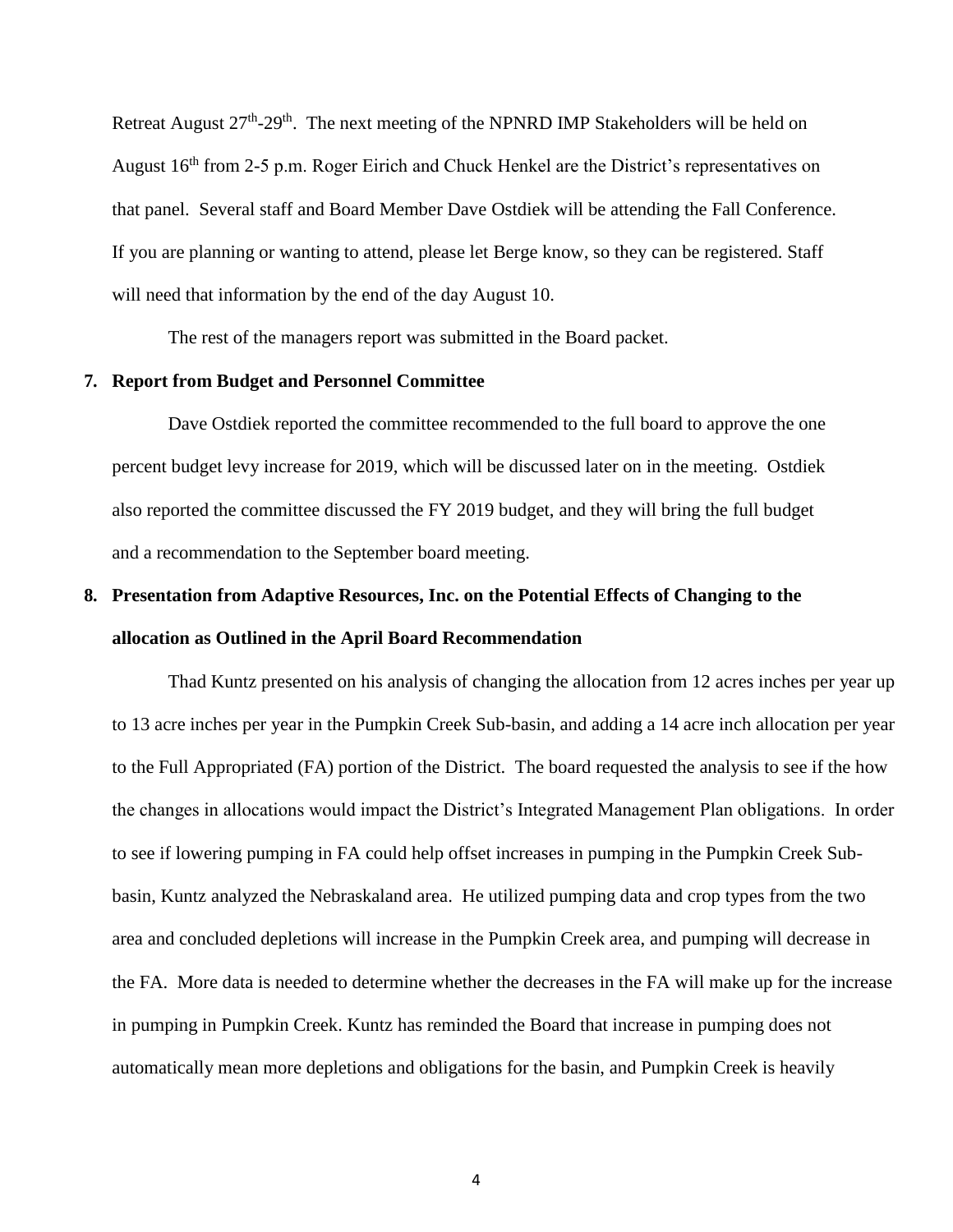dependent on precipitation for recharge and streamflow. The board recommended taking the analysis to the Water Resources Committee to discuss the findings further and to decide if any recommendations needed to be brought before the full board

# **9. Consideration of Comment or Objection by NPNRD on Central Nebraska Public Power District/Platte Republican Diversion Interlocal Agreement Partners Application for Water Appropriation A-19594 Issues**

Berge reported that Central Nebraska Public Power and Irrigation District (CNPPID) and Tri-Basin NRD have submitted an application to divert 275 cfs from the Platte River and spil 100 cfs into Turkey Creek, which is a tributary of the Republican River. The water would only be diverted if there were excess flows in the river, and CNPPID's canal system would be utilized to deliver the water to Turkey Creek. Berge asked legal counsel to see what the options were to object to the application. Steve Smith stated the District could comment or object to the application. Staff recommended the District object to the application on the basis that the NPNRD should be able to utilize any excess flows in the Platte basin before the water is able to be transferred to another river basin. Smith provided an overview of the project, objections the Board could approve, and a draft objection letter. After much deliberation and discussion, the board decided to proceed with the objection for application A-19594. Moved by Lapaseotes, seconded by Henkel, to direct staff to work with Steve Smith on finalizing an objection notice for application A-19594 with the Nebraska Department of Natural Resources. Motion passed.

Ayes: Andreas, Darnall, Deines, Eirich, Henkel, Lapaseotes, Ostdiek, Reuter, Weinreis Nay: None Abstain: None

Absent: None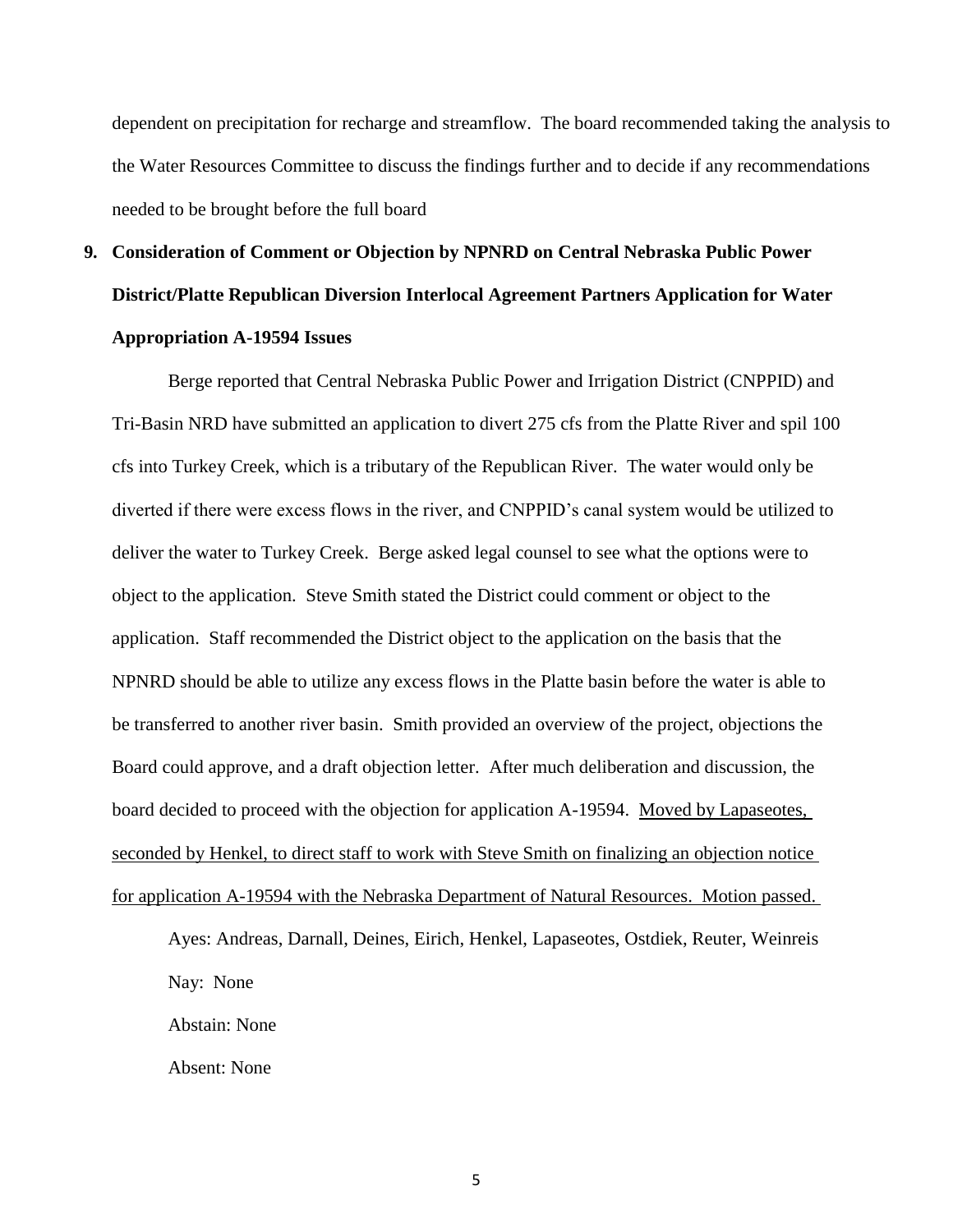#### **10. Consideration of NPNRD Flow Meter Policy**

The flow meter policy gets updated every couple of years, and some minor changes have been added to the police, which include: meter exchange program, meter maintenance program, and a flow meter has been added to the meter approved list. The policy changes need to be approved by the board. Moved by Darnall, seconded by Eirich, to approve the edits to the North Platte NRD Flow Meter Policy. Motion passed.

Ayes: Andreas, Darnall, Deines, Eirich, Henkel, Lapaseotes, Ostdiek, Reuter, Weinreis Nay: None Abstain: None Absent: None

#### **11. Consideration of the League Association of Risk Management Renewal Resolution**

Last year, the Board decided to change insurance carrier and sign a one year contract with the League Association of Risk Management (LARM). The contract is up for renewal, and the board has a couple of options to consider. The first option is to go with another carrier. The second option is to stay with LARM. IF the board chooses to stay with LARM, the District could receive a discount on the premium if they approve a two or three year contract. LARM has saved the District money over the past year and have been very good to work with. Staff recommends staying with LARM and signing a three-year contract, which will save the District five percent on their premium. Due to LARM being an interlocal agreement between political subdivisions, a resolution needs to be approved and signed. Moved by Weinreis, seconded by Eirich, to approve a three contract with the League Association of Risk Management and sign the according resolution. Motion passed.

Ayes: Andreas, Darnall, Deines, Eirich, Henkel, Lapaseotes, Ostdiek, Reuter, Weinreis